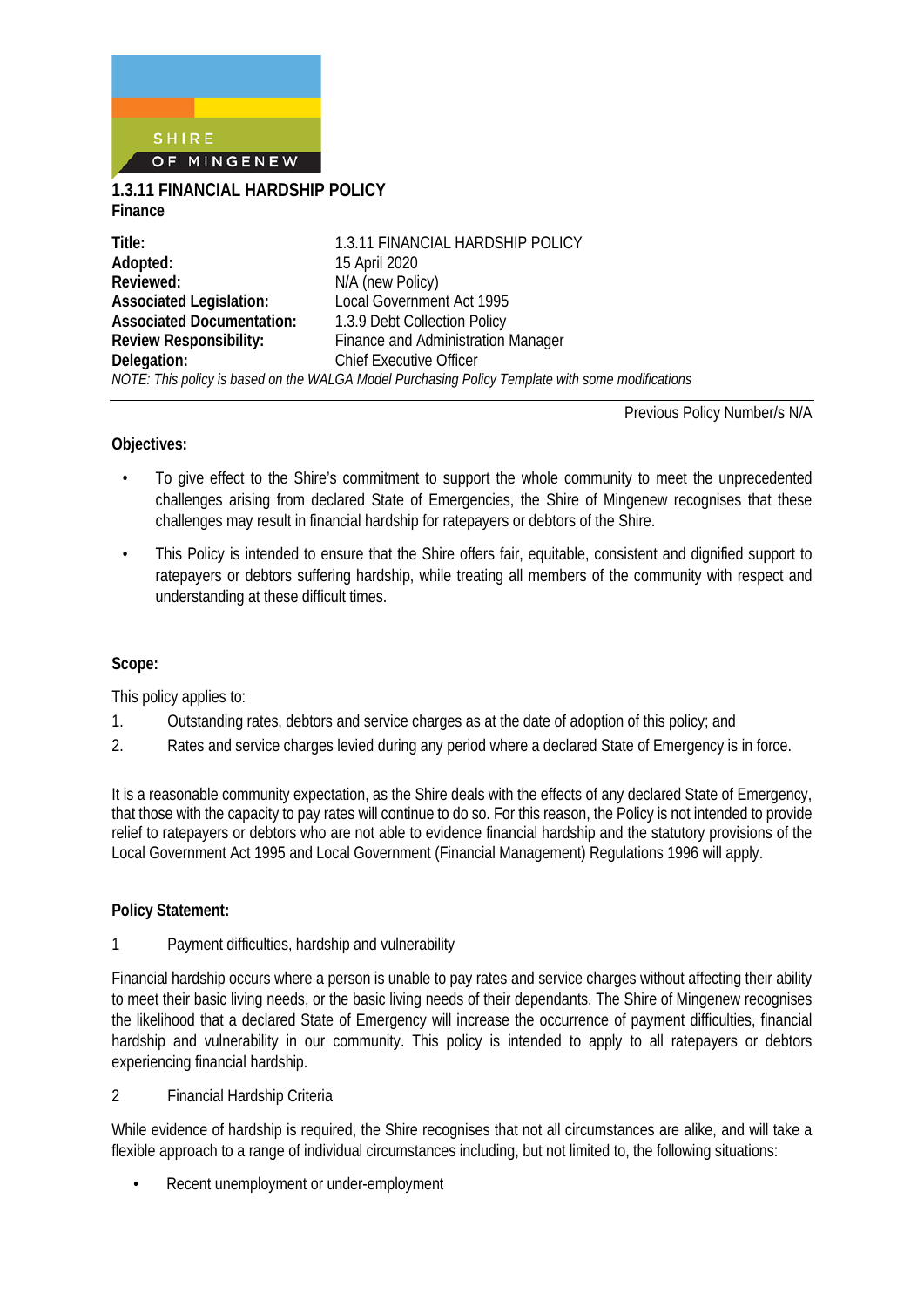- Sickness or recovery from sickness
- Loss of primary source of income
- Unanticipated circumstances such as caring for and supporting extended family

Ratepayers or debtors are encouraged to provide as much information as possible to support their individual circumstances, which will be taken into consideration during the assessment process. Preference will be for ratepayers or debtors to enter into a reasonable payment proposal. The Shire will consider all circumstances, applying the principles of fairness, integrity and confidentiality whilst complying statutory responsibilities.

# 3 Payment Arrangements

Payment arrangements facilitated in accordance with Clause 2 of this Policy, and Section 6.49 of the Act are of an agreed frequency and amount. These arrangements will consider the following:

- That a ratepayer or debtor has made genuine effort to meet rate and service charge obligations in the past;
- The payment arrangement will establish a known end date that is realistic and achievable;
- The ratepayer or debtor will be responsible for informing the Shire of Mingenew of any change in circumstance that jeopardises the agreed payment schedule.

In the case of severe financial hardship, the Shire reserves the right to consider waiving additional charges or interest (excluding the late payment interest applicable to the Emergency Services Levy).

## 4 Interest Charges

A ratepayer or debtor that meets the Financial Hardship Criteria and enters into a payment arrangement may request a suspension or waiver of interest charges. Applications will be assessed on a case by case basis.

# 5 Deferment of Rates

Deferment of rates may apply for ratepayers who have a Pensioner Card, State Concession Card or Seniors Card and Commonwealth Seniors Health Care Card registered on their property. The deferred rates balance:

- remains as a debt on the property until paid;
- becomes payable in full upon the passing of the pensioner or if the property is sold or if the pensioner ceases to reside in the property;
- may be paid at any time, BUT the concession will not apply when the rates debt is subsequently paid (deferral forfeits the right to any concession entitlement); and
- does not incur penalty interest charges.

# 6 Debt recovery

Debt recovery processes may be suspended whilst negotiating a suitable payment arrangement with a ratepayer or debtor. Where a ratepayer or debtor is unable to make payments in accordance with the agreed payment plan and the debtor advises the Shire and makes an alternative plan before defaulting on the 3rd due payment, then the Shire will continue to suspend debt recovery processes.

Where a ratepayer or debtor has not reasonably adhered to an agreed payment plan, then for any Rates, debtors and Service Charges that remain outstanding on 1 July of any financial year, the Shire may offer the ratepayer one further opportunity of adhering to a payment plan that will clear the total debt by the end of that financial year.